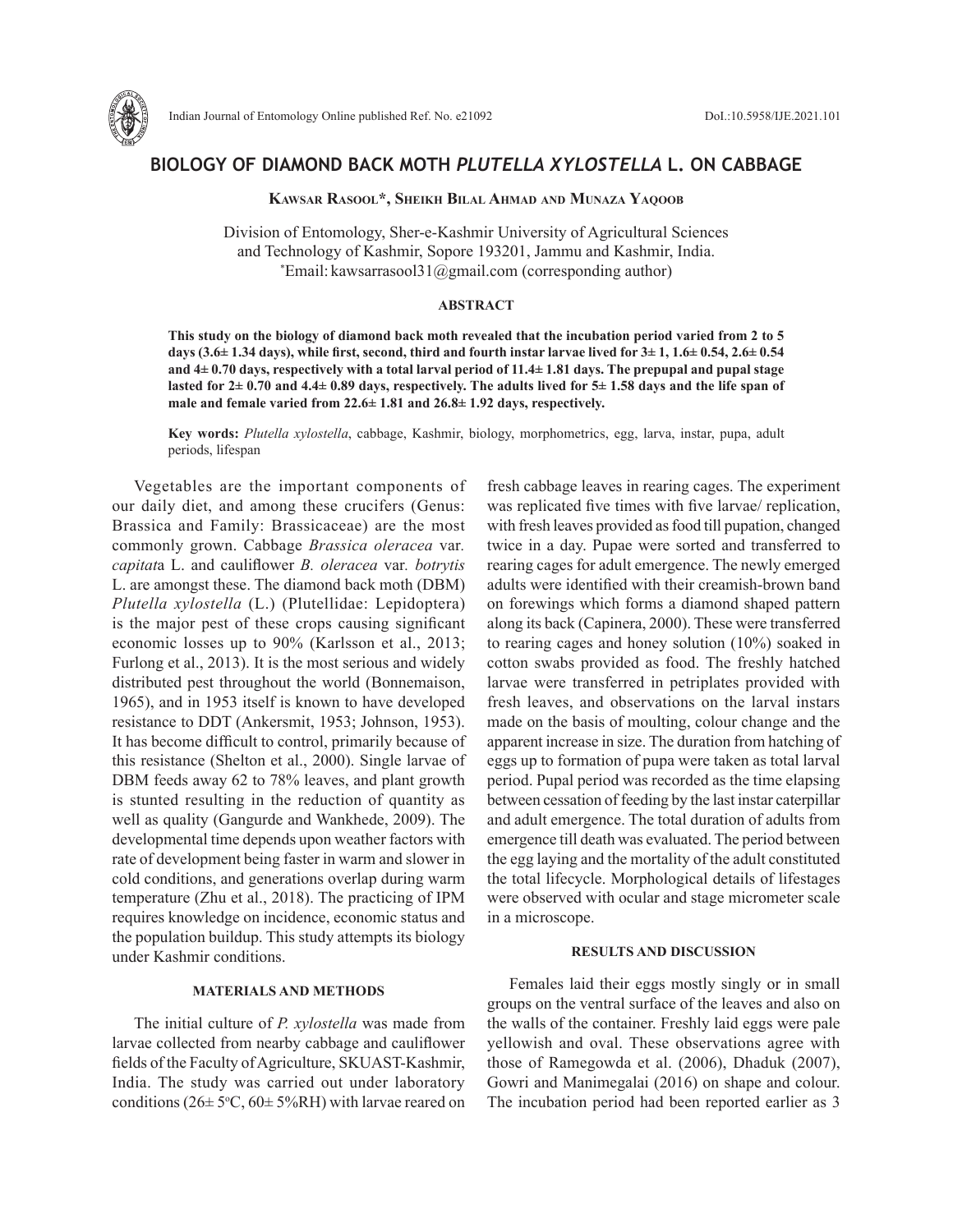to 4 (Sharma et al., 1999; Gangurde and Wankhede, 2010; Jayarathnam, 2013), 3.0 to 5.25 (Ramegowda et al., 2006), 3.33± 0.42 (Dhaduk, 2007) and 2 days (Gowri and Manimegalai, 2016). The first instar larvae were small and pale white, with a dark brown head; these made small tunnels in leaves as leaf miners. As given in Table 1 the first instar occupies about 2 to 4 days; earlier, Dhaduk (2007), Jayarathnam (2013) and Harika et al. (2019) reported this as  $2.50 \pm 0.50$ , 3-5 and 2 to 3 days, respectively. The second instar was very active, larger, changed into third instar after 1 to 2 days; these were yellowish green and light brown, respectively. Sharma et al. (1999), Kumar et al. (1999), Dhaduk (2007), Jayarathnam 2013, Harika et al. (2019) observed the duration of second instar as  $1.20 \pm 0.25$ , 2-3 and 2 days, respectively. The third instar fed more vigorously and after 4-5 days changed into fourth instar, which were dark green with body covered with sparse, short, erect hairs. Fourth instar larva upon completion of feeding, constructed an open silken cocoon on the leaf surface and spent a two days in quiescence marking the prepupal stage. Similar results have been found by Jayarathnam, (2013) and Harika et al. (2019). Thus, the total larval period ranged from 9 to 13 days conforming the previous results of 9 to 10 (Kapadia and Koshiya, 1999), 10-15 (Devjani and Singh, 1999),7.58± 0.51 (Dhaduk, 2007) and 7 to 11 days (Gangurde and Wankhede, 2010).

The prepupal stage is contracted form of larva, sluggish, characterized by absence of feeding and lasted for 1 to 3 days; this entered into pupal stage by constructing a loosely woven cocoon around the body, with pupal period being 4 to 6 days. Earlier this pupal period had been noted as 6 to 7 (Kapadia and

Table 1. Lifecycle and morphometrics of *P. xylostella*

| Stage               |                   |                | Duration         |
|---------------------|-------------------|----------------|------------------|
| Egg                 | Head capsule size |                | $3.6 \pm 1.34$   |
|                     | Length            | <b>Breadth</b> |                  |
|                     | (mm)              | (mm)           |                  |
| I Instar            | 1.47              | 1.59           | $3 \pm 1$        |
| II Instar           | 3.19              | 2.78           | $1.6\pm 0.54$    |
| <b>III</b> Instar   | 4.23              | 4.03           | $2.6 \pm 0.54$   |
| <b>IV</b> Instar    | 5.48              | 5.22           | $4\pm 0.70$      |
| Total larval period |                   |                | $11.4 \pm 1.81$  |
| Prepupa             |                   |                | $2 \pm 0.70$     |
| Pupa                |                   |                | $4.4 \pm 0.89$   |
| Adult longevity     |                   |                | $5\pm 1.58$      |
| Life span of male   |                   |                | $22.6 \pm 1.181$ |
| Life span of female |                   |                | $26.8 \pm 1.92$  |

Koshiya, 1999), 3 to 5 (Sharma et al., 1999; Dhaduk, 2007; Gangurde and Wankhede, 2010), 3.50 to 4.75 (Ramegowda et al., 2006),  $4.50 \pm 1.11$  (Ahmad et al., 2008),  $4.6 \pm 0.37$  days (Ahmad et al., 2011) and 3 to 4 days (Gowri and Manimegalai, 2016). The mature caterpillar form a beautiful gauzy loosely spun cocoon (Lingappa et al., 2000). Similarly, Harika et al. (2019) observed that prepupal and pupal stage lasted for 1- 2 and 3 to 5 days, respectively. Moths were small, slender and greyish brown. The forewings were narrow, brownish grey and with a creamy coloured band along the posterior margin in the shape of a diamond. The hindwings were narrow and light grey. The adult

longevity ranges between 3 to 7 days. Similarly, Harika et al. (2019) reported longevity of adults as 3 to 7 days. Chelliah and Srinivasan (1986) and Ramegowda et al. (2006) also found the longevity of the adults as 6 to 13 days and 3 to 4.27 days, respectively. The lifespan of male and female varied from 20 to 25 and 24 to 29 days, respectively. The findings are in agreement with Gunn (2008) who reported lifecycle of 25-30 days. Jayarathnam (2013) observed this as 19-27 days in different seasons, and Abro et al. (1992) and Gangurde and Wankhede (2010) observed this as 11.93 to 21.2 and 14 to 22 days, respectively.

#### **ACKNOWLEDGEMENTS**

Authors acknowledge the Faculty of Agriculture, SKUAST-Kashmir and Division of Entomology for providing facilities.

#### **REFERENCES**

- Abro G M, Soomro R A, Syed T S. 1992. Biology and behavior of diamondback moth, *Plutella xylostella* (L.). Pakistan Journal of Zoology 24: 7-10.
- Ahmad H, Kumar M, Sharma D, Jamwal V V S, Khan R B, Gupta S. 2011. Bionomics of the diamondback moth, *Plutella xylostella*  (L.) on cabbage. Annals of Plant Protection Science 19(1): 80-83.
- Ankersmit G W. 1953. DDT resistance in *Plutella maculipennis* (Curt.) (Lepidoptera) in Java. Bulletin of Entomological Research 44: 421- 425.
- Bonnemaison L. 1965. Insect pests of cauliflower and their control. Annual Review of Entomology 10: 233-256.
- Capinera J. L. 2000. Common name: Diamond back moth scientific name: *Plutella xylostella* (L.) (Insecta: Lepidoptera: Plutellidae). Entomology and Nematology. University of Florida.
- Chellaiah S, Srinivasan K. 1986. Bioecology and management of diamondback moth in India. Diamondback moth management: Proceedings. 1st International workshop, AVRDC, Taiwan, 11-15 March, 1985. pp. 63-76.
- Dhaduk A K. 2007. Biology, population dynamics and chemical control of diamondback moth, *Plutella xylostella* (Linnaeus) on cabbage (*Brassica oleracea*). M Sc (Ag) Thesis. Junagadh Agricultural University.